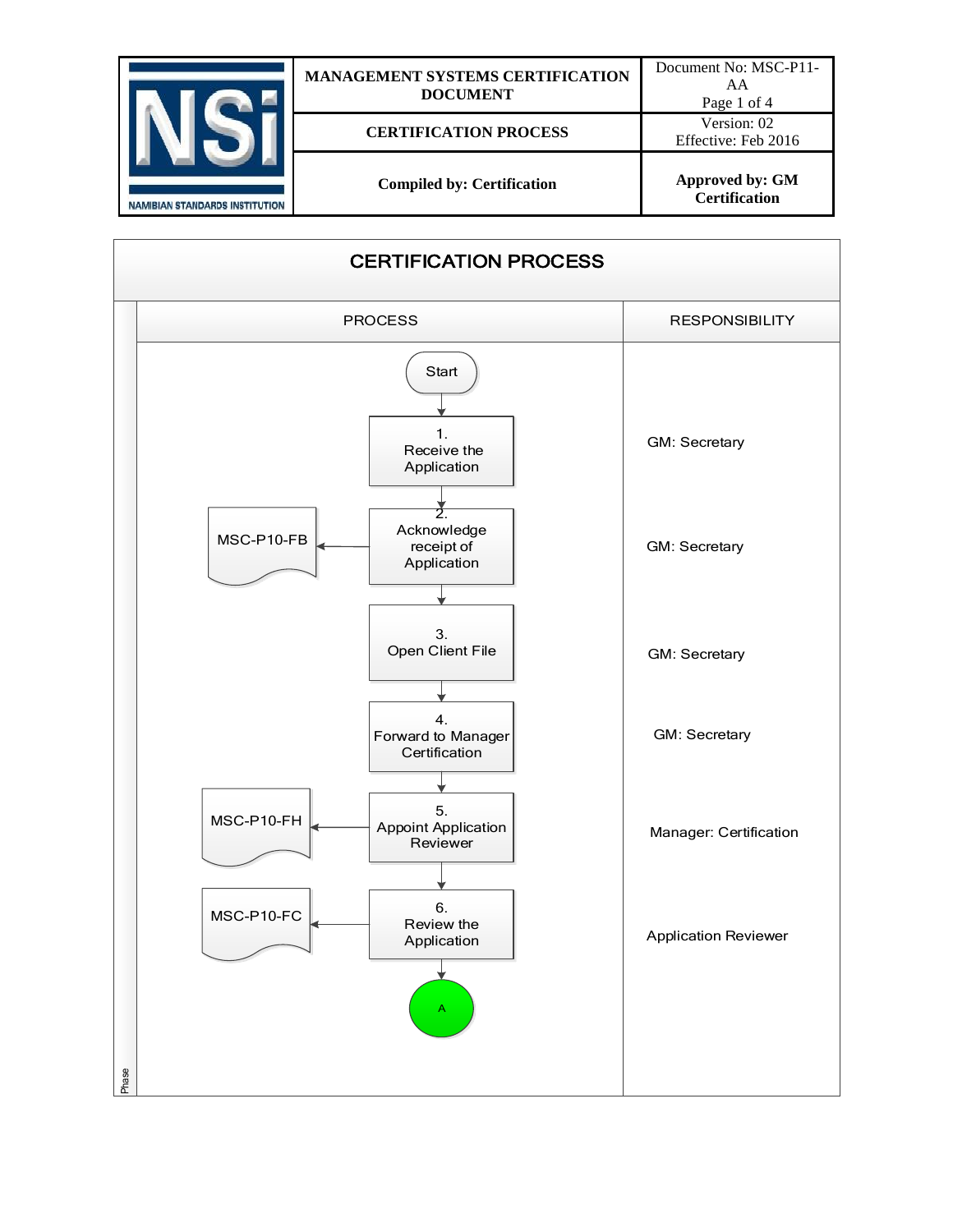| <b>NAMIBIAN STANDARDS INSTITUTION</b> | <b>MANAGEMENT SYSTEMS CERTIFICATION</b><br><b>DOCUMENT</b> | Document No: MSC-P11-<br>AA<br>Page 2 of 4     |
|---------------------------------------|------------------------------------------------------------|------------------------------------------------|
|                                       | <b>CERTIFICATION PROCESS</b>                               | Version: 02<br>Effective: Feb 2016             |
|                                       | <b>Compiled by: Certification</b>                          | <b>Approved by: GM</b><br><b>Certification</b> |

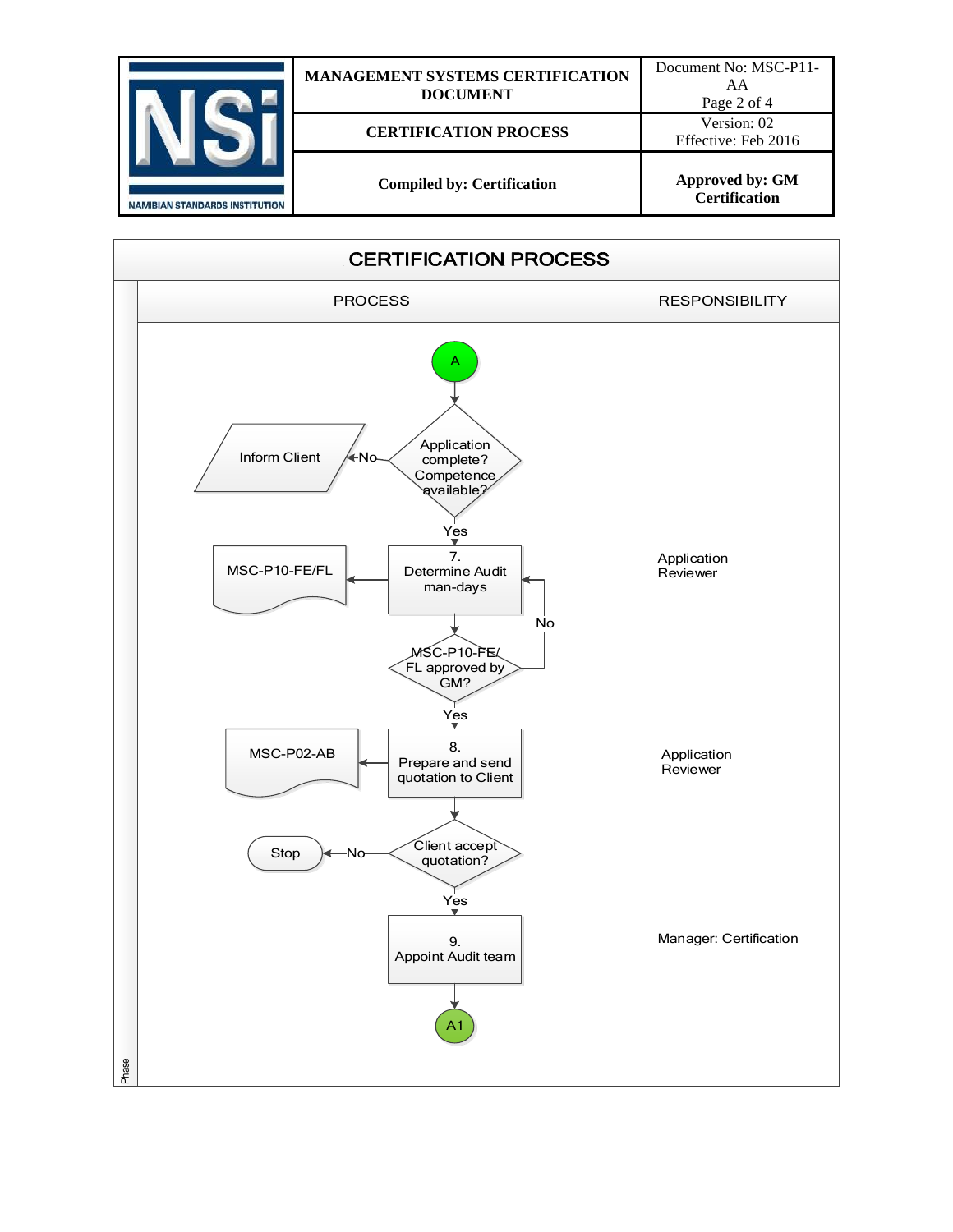| <b>NAMIBIAN STANDARDS INSTITUTION</b> | <b>MANAGEMENT SYSTEMS CERTIFICATION</b><br><b>DOCUMENT</b> | Document No: MSC-P11-<br>AA<br>Page 3 of 4     |
|---------------------------------------|------------------------------------------------------------|------------------------------------------------|
|                                       | <b>CERTIFICATION PROCESS</b>                               | Version: 02<br>Effective: Feb 2016             |
|                                       | <b>Compiled by: Certification</b>                          | <b>Approved by: GM</b><br><b>Certification</b> |